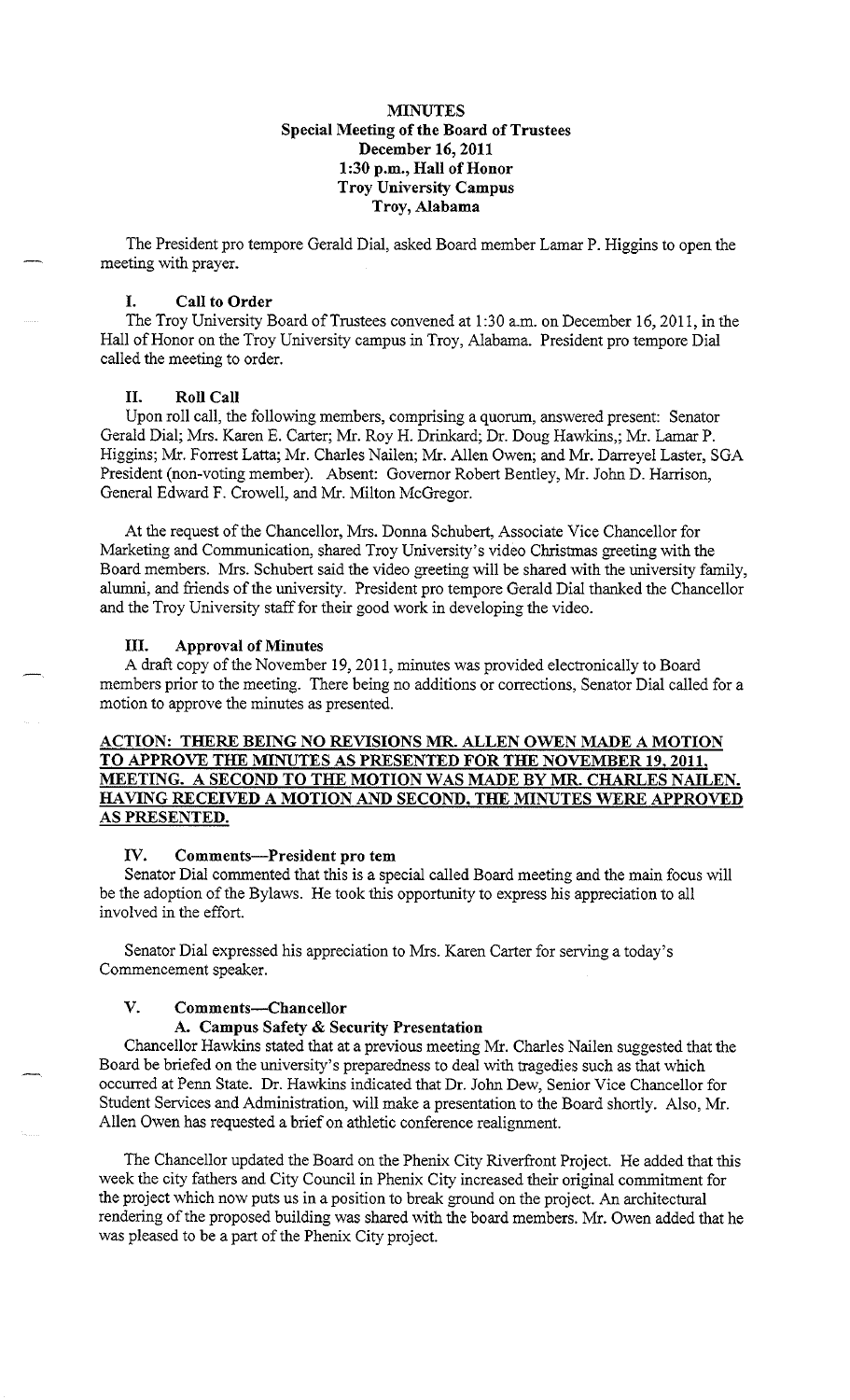Minutes Board of Trustees' Meeting December 16, 2011 **Page2** 

Chancellor Hawkins shared information on upcoming events at Troy University for planning purpose for the Board. He called attention to the opening of the Confucius Institute set for March.

### **Campus Safety & Security Presentation**

Chancellor Hawkins introduced Dr. John Dew asking that he give an update on Troy University's emergency management and security initiatives.

Dr. Dew told Board members that the university has robust resources for preventing, mitigating and managing emergencies. Some of the resources available include: counseling staff available to deal with troubled students, video surveillance on and around campuses and in the stadium, University Police officers with arrest authority, police dispatching shared with the City of Troy, background investigation on new faculty and staff, emergency notification system, interface with regional Homeland Security, redundant backup of Information Technology system, campus lighting and call boxes, and fire alarm systems.

In addition, Dr. Dew said that university policies drive all planning, preparation and response to events. The Oracle, the student handbook, provides policies for students regarding the honor code, law enforcement, behavior, and discipline. The university also has a Faculty Handbook which governs faculty behaviors and requirements and the Staff Handbook covers information for all staff.

Dr. Dew said that effective prevention and response begin with planning and preparation. Dr. Dew elaborated on plans and procedures in place to handle crisis situation. He further stated that in the event of a major crisis, the university conforms to FEMA's guidelines for Incident Command System Structure. In all case, minor or major, incident information flows to the Senior Vice Chancellor for Student Services and Administration; all major incident information flows to the Chancellor who contacts members of the Board of Trustees immediately.

In conclusion, Dr. Dew reported that Troy University has comprehensive policies in place; state authorization for University Police; collaborative agreements with state agencies; planning, training, and drills; numerous preventive actions; strong counseling center, Human Resources and Public Affairs support. He stated that the key is effective teamwork and the university has a strong team in place to respond to incidents.

Mr. Nailen suggested that the Safety and Security Committee report annually to the Board of Trustees and it could be accomplished through the Board's Student Affairs Committee.

Discussion followed and Dr. Dew responded to comments and questions from Board members. It was noted by Mr. Darreyel Laster that a briefing of this type would benefit the SGA as well as the student body as a whole.

Senator Dial thanked Mr. Nailen for suggesting this briefing for the Board and also expressed his thanks to Dr. Dew for a thorough briefing.

### **VI. Committee Reports (if available)**

• Athletics Committee, Mr. Owen

Mr. Owen made a few brief comments regarding conference realignment and then called upon Athletics Director Steve Dennis.

Mr. Dennis said that Troy University has been in our league for ten years and the Sun Belt Conference has been elevated under the leadership of Dr. Hawkins in his capacity as President of the Sun Belt Conference. This is the second year in a row the Conference has had bowl teams.

Mr. Dennis briefed the Board on the impact on Troy University in possible conference realignment. He concluded his remarks by stating that the Sun Belt Conference is a strong league and the Conference is currently in the search process for a new commissioner.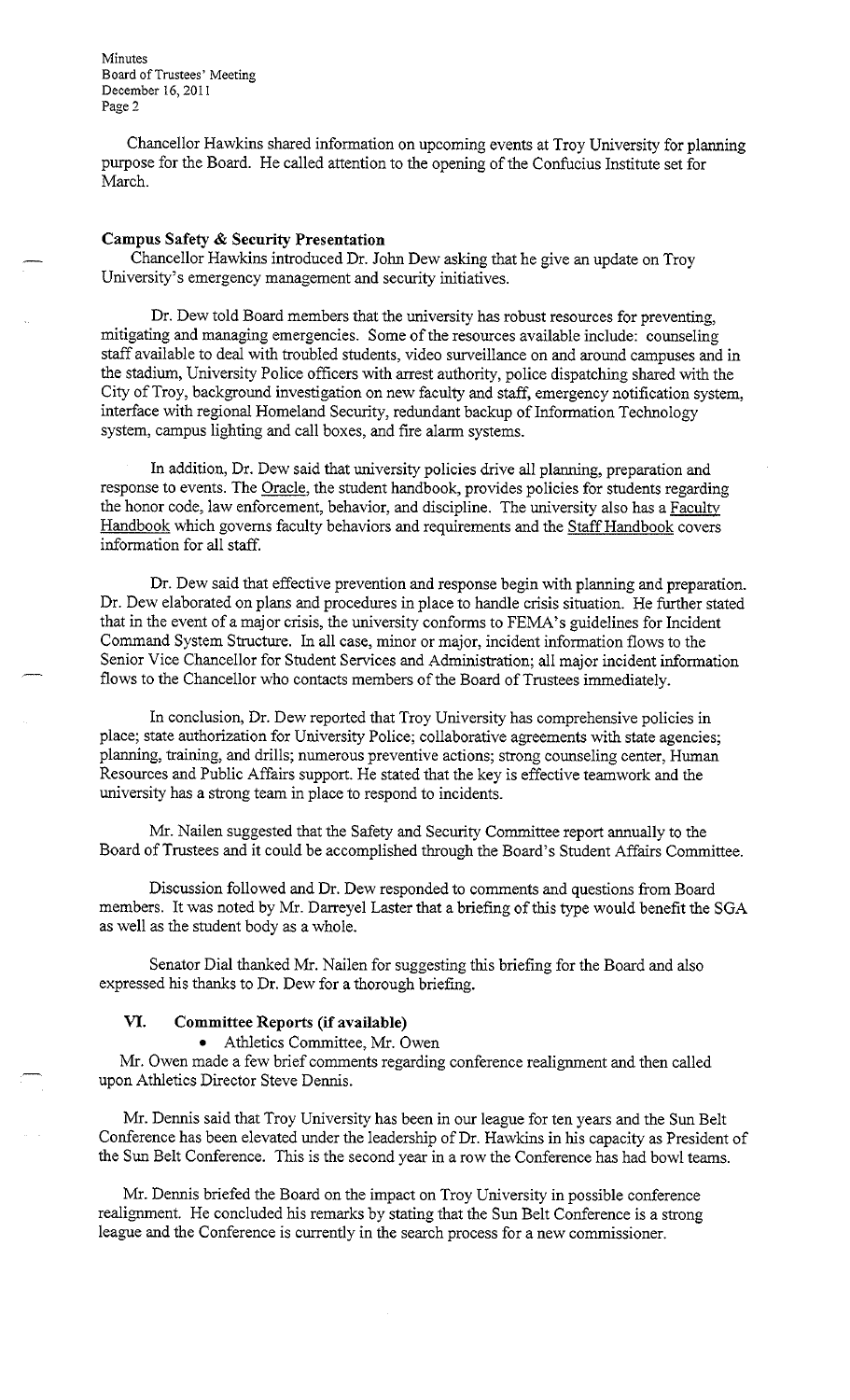Minutes Board of Trustees' Meeting December 16, 2011 **Page3** 

#### • Student Affairs Committee, Mr. Higgins

Mr. Higgins advised that an inaugural session of the committee will be arranged in the near future and a presentation will be made on the different components of the Student Affairs area. In conclusion, Mr. Higgins added that he would like the Student Affairs Committee members, as well as any Board members who would like to do so, to have the opportunity to stay overnight in a dorm room in order to experience dorm life as a student does.

# **VII. Old Business**

**A. Bylaws** 

Senator Dial made introductory remarks on the Bylaws and then called upon Mr. Higgins, chair of the Bylaws Committee, to lead the discussion.

Mr. Higgins noted that Page 14 in the Bylaws packet is not a part of the Bylaws but is an informational sheet only showing the officers of the Board. He stated that the Bylaws Committee worked for approximately three months trying to reorganize how we do business as a Board and to try to get a document that at a glance you could find something easily, know responsibilities of committees and establish procedures for vacancies in the event of a vacancy of the pro-tern and vice president pro-tern and other officers. He thanked Mrs. Carter and Mr. Latta for their help and assistance and added that the document before the Board had been presented to the university administration for review, legally and otherwise. Mr. Higgins said there is one post change on page 6. At this time, Dr. Doug Hawkins said that on Page 6 he recommends that "Section 8. Agenda" be changed to read: "The Chancellor in coordination with the President Pro Tem..." Mr. Higgins stated that this change is in line with other institutions Board of Trustees and he recommended approval of this change.

# **ACTION: MR. HIGGINS MADE A MOTION REGARDING SECTION 8 -AGENDA TO REPLACE THE WORDS "PRESIDENT PRO TEM" ON LINE 1 WITH THE WORD "CHANCELLOR" AND ON LINE 2 REPLACING THE WORD "CHANCELLOR" WITH THE WORD "PRESIDENT PRO TEM." A SECOND WAS MADE BY MR LATTA. WITH A MOTION AND SECOND, THE CHAIR CALLED FOR DISCUSSION. THERE BEING NONE THE MOTION PASSED.**

The chair called for open discussion regarding the Bylaws. Mr. Nailen had several items to discuss and presented each of the following observation:

- Page 1, second line he stated that there needs to be a closed parenthesis around 1975
- Page 1, fourth line from bottom beginning which begins with the words good faith he said the word "my" should be changed to "may"
- Page 4 we use the wording "the Board shall: "approve all loans, borrowing and issuance of bonds... etc"—Mr. Nailen said at the November meeting the Board approved a long-term lease on the Newman Center. He asked if this is something that should be spelled out regarding long-term leases as well. Mr. Higgins responded saying that what we have in the bylaws would be covered in the statutes and he added it was the committee's thinking that the statutes would cover this concern. He continued saying what the committee tried to get away from was putting too much in the bylaws in order to leave it as workable as possible and not have to come back periodically and change wording. Discussion followed.
- The next item Mr. Nailen mentioned was to receive clarification regarding Article II as it relates to Alabama's Open Meetings law. He said he was trying to get clarity on just what the law requires. He made reference to the 10-day notice for the board meetings as well as committee meetings and later saw another document indicating only a one-day notice for committee meetings and if the committees are registered with the Secretary of State. He concluded by saying he just needed to understand in regard to the Long Range Planning Committee which he chairs. Mr. Higgins responded saying that the 10-day notice is not a part of the Alabama Open Meetings Act but is only a part of our bylaws and we may suspend the rules as needed. Mr. Dave Barron, Executive Assistant to the Chancellor, added that all Board committees, once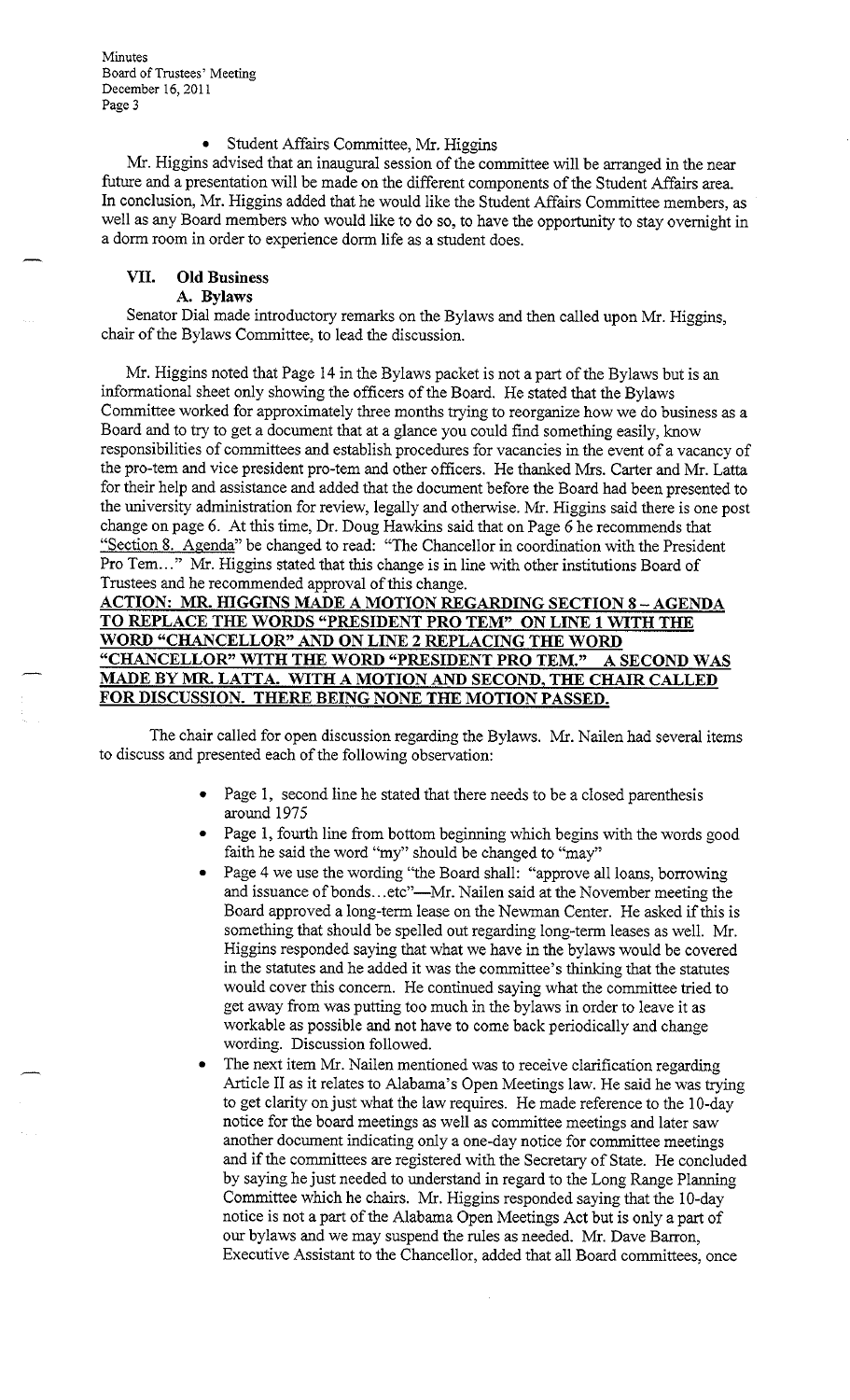**Minutes** Board of Trustees' Meeting December 16, 2011 **Page4** 

> the bylaws are approved, will be registered with the Secretary of State's office.

- Mr. Nailen called attention to Article II, Section 4, regarding quorum and participation by electronic means asking the thought process on two who can participate versus more. Mr. Higgins responded that this section is based on the statutes. He added that the committee did add the wording in parenthesis "who shall have the same rights and privileges as those present." This statement is in the statutes and Mr. Higgins said the wording was added for clarity in that two can participate electronically as a majority for voting. Senator Dial added that more can participate by phone but only two can be counted toward establishing a quorum. Mr. Nailen expressed appreciation for the clarification.
- The next item covered by Mr. Nailen was on Page 7, Section II, regarding the election of the officers at the summer meeting of the Board versus the annual meeting in the spring. Mr. Higgins responded that the committee used the same previous language in the bylaws and he added that there may be Board members whose terms will be expiring in October that may or may not affect it. In summary for his clarification, Mr. Nailen restated it was his understanding from discussions then that the nominating committee would be appointed at the annual meeting and they would bring forward recommendations at the summer meeting. Mr. Higgins further clarified that this process would provide that the officers are in place for the annual meeting and the board could go forward for into the year.
- Mr. Nailen called attention to Article IV, Section I-Executive Committee on page 10. He inquired as to why the two additional members are not elected by the entire board rather than being appointed by the President Pro Tem. He asked if this was considered by the committee or should the board consider it. Mr. Higgins responded saying that if the Board is interested in this change we can amend the current bylaws which were adopted at the November meeting.
- Mr. Nailen continued on Page 11, Section II-Finance Committee. He said the word "sell" should be corrected to "sale." Also, he added that at the bottom of Page 11 in the second sentence from the bottom, the statement needs to be made into a complete sentence. Following discussion, a recommendation was made to add the words "It shall" at the beginning of the last two sentences on Page 11. Mr. Higgins also noted that the word "participation" was left off in the sentence that reads " ... athletic facilities plans, provide guidance for fan "participation"...
- On page 12, Section 6, Long Range Planning--Mr. Nailen wanted to clarify this section since he chairs the committee. His concern was in relation to line three with the wording that the committee would "... develop and review long-term goals ..." Mr. Nailen inquired whether this committee is charged with developing long-term goals or is it charged with the review of the longterm goals. He suggested that it read "for the development and review of long-term goals ... " After discussion, Senator Dial noted that Board committees will be provided with staff support from the Chancellor to accomplish the work of the committee. Senator Dial continued that the staff support will work with the committee and bring to the committee plans for consideration/review which, in tum, the committee would then present to the Board.

In conclusion, Mr. Nailen offered great accolades to Mr. Higgins and his committee on the bylaws revision. He added that Mr. Higgins is the driving force behind the bylaws revision and we owe him a huge debt of gratitude.

Following Mr. Nailen's comments, Mr. Higgins summarized in his motions below the changes recommended by Mr. Nailen.

### **ACTION: MR. HIGGINS MADE A MOTION TO ADOPT THE GRAMMATICAL CHANGES AS OUTLINED BY MR. NAILEN DURING ms COMMENTS. A SECOND**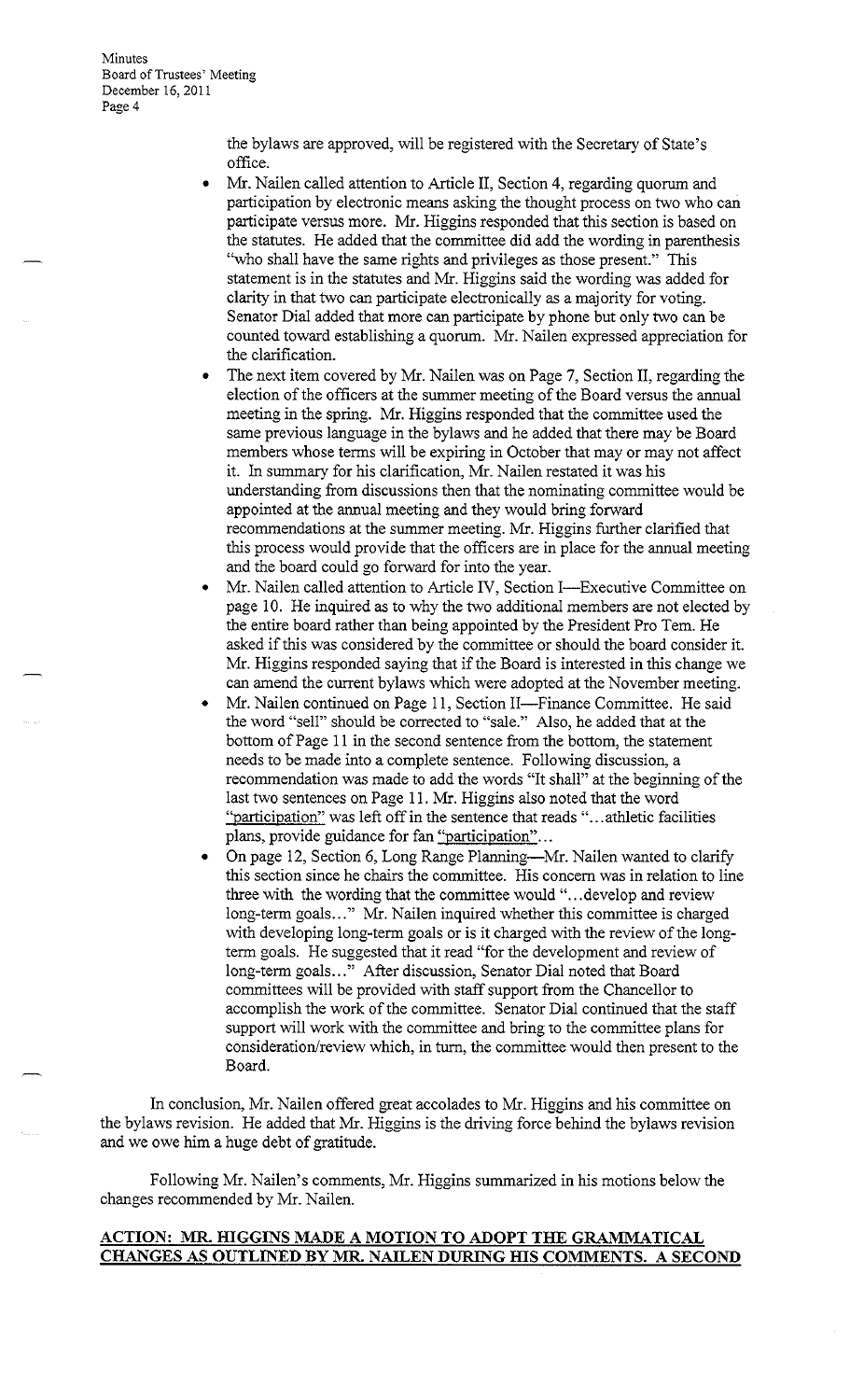Minutes Board of Trustees' Meeting December 16, 2011 Page 5

# **WAS MADE BY MR. LATTA. WITH NO FURTHER DISCUSSION THE PROPOSED GRAMMATICAL CHANGES WERE APPROVED.**

IN FURTHER ACTION, MR. HIGGINS MOVED THAT THE CHANGES AS **OUTLINED ON PAGE 11 IN SECTION 4-ATHLETIC POLICY COMMITTEE BY ADDING THE WORDS "IT SHALL" TO THE LAST TWO SENTENCES BE APPROVED, AND ON PAGE 12 THAT THE WORDING ON LINE THREE SECTION 6 OF THE LONG RANGE PLANNING COMMITTEE READ AS FOLLOWS: "REQUIRED FOR THE NEW ACADEMIC PROGRAMS FOR THE DEVELOPMENT AND REVIEW OF LONG-TERM GOALS." HA YING RECEIVED A SECOND, THE MOTION PASSED.** 

Before continuing, Mr. Nailen referred to Page 13, Article VI—Amendments—as to whether this is consistent with others boards. Mr. Higgins responded that some boards may require a two-thirds vote rather than a majority. Discussion followed and Mr. Latta added that with the bylaws being a working document it is designed so that it can be changed and adapted periodically through a simple majority. Mr. Nailen added that this information was helpful.

# **ACTION: THE CHAIR CALLED FOR A MOTION TO ADOPT THE BYLAWS AS AMENDED TODAY. MR. OWEN MADE A MOTION AND MR. LATTA PROVIDED A SECOND TO THE MOTION. THERE BEING NO FURTHER DISCUSSION THE BYLAWS AS AMENDED WERE ADOPTED.**

In closing, Senator Dial echoed Mr. Nailen's comments in expressing his appreciation to the Bylaws Committee.

### **VIII. New Business**

Senator Dial inquired as to whether a copy of the resolution recognizing John "Doc" Anderson as reflected below will be presented to him. Chancellor Hawkins responded that a copy will be presented to Doc Anderson at the Christmas Luncheon for faculty and staff.

### A. Resolution No. 1-Recognizing John "Doc" Anderson

**ACTION: MR. LAMAR HIGGINS MOVED FOR THE ADOPTION OF RESOLUTION NO. 1 WHICH FOLOWS. A SECOND WAS PROVIDED BY MRS. KAREN CARTER. SENATOR DIAL OFFERED AN AMENDMENT TO ADD A SENTENCE TO READ: "BE IT FURTHER RESOLVED, THAT AN APPROPRIATE CERTIFICATE BE PRESENTED TO JOHN "DOC" ANDERSON ON BEHALF OF THE BOARD AS EVIDENCE OF THIS RECOGNITION OF HIS SERVICE TO THE UNIVERSITY." THERE BEING NO DISCUSSION, THE RESOLUTION PASSED AS AMENDED.** 

### **Resolution No. 1**

#### **Recognizing John "Doc" Anderson**

WHEREAS, John Howard "Doc" Anderson, II, has served Troy University as an associate professor in athletic training education, as head trainer for the athletics program, and as coach of Trojan track and field and cross-country teams; and

WHEREAS, Professor Anderson, a TROY alumnus, is renowned for his service at regional, national, and international levels serving on the staffs of the U.S. Olympic team and the United States Pan-American Games team in addition to his service to Special Olympics; and

WHEREAS, as the University's track and field/cross country coach from 1967-79 he coached more than 30 all-American performers and engendered such respect and devotion from those he led that almost 100 former track and field athletes held a reunion in his honor during the 2011 homecoming celebration; and